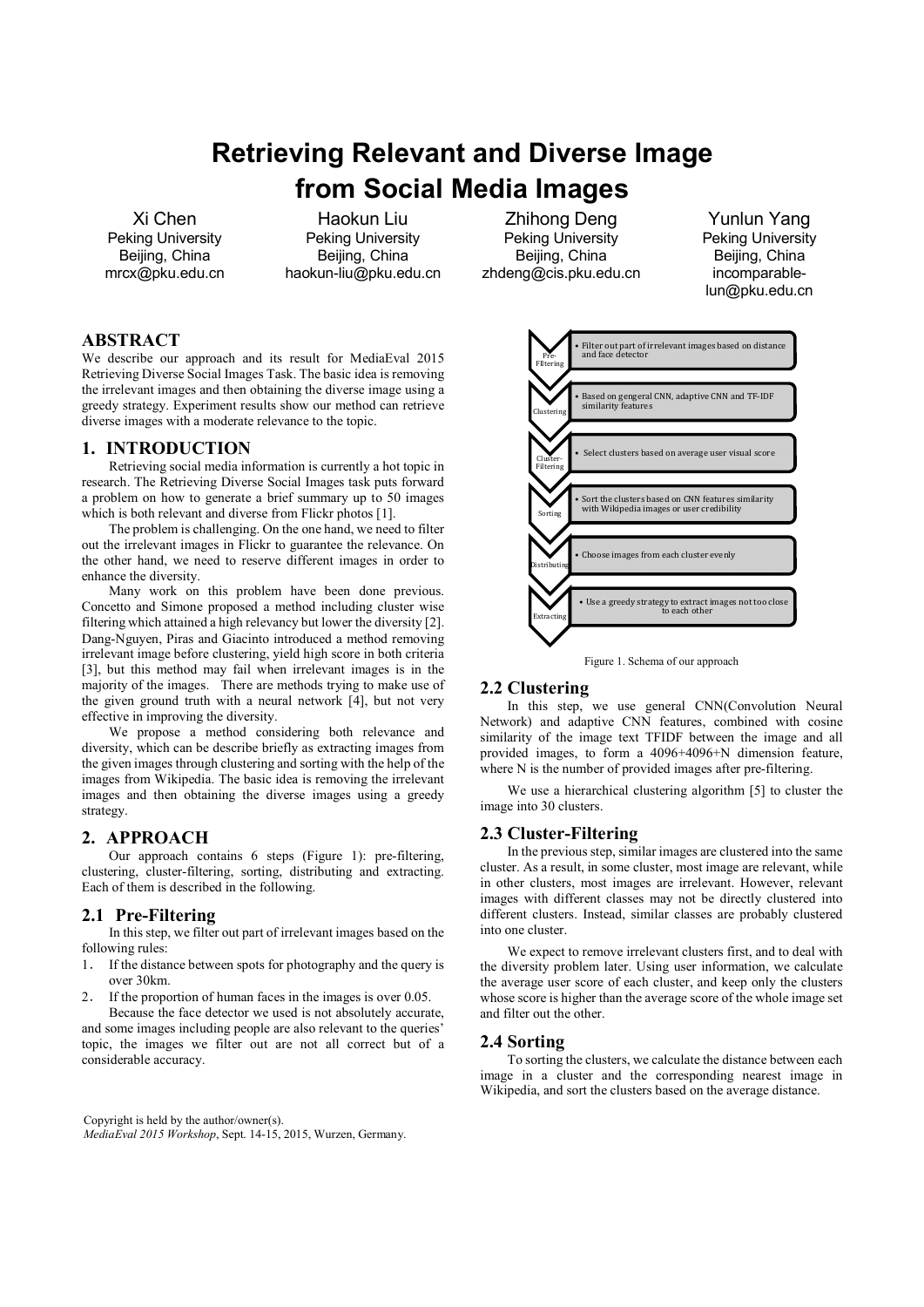|       | Visual features              | <b>Text features</b> | User credibility |
|-------|------------------------------|----------------------|------------------|
| Run 1 | CNN adaptive,<br>CNN general |                      |                  |
| Run 2 |                              | TF-IDF               |                  |
| Run 3 | CNN adaptive,<br>CNN general | TF-IDF               |                  |
| Run 4 |                              |                      | Visual score     |
| Run 5 | CNN adaptive,<br>CNN general | TF-IDF               | Visual score     |

Table 1. Features used in 5 runs

#### 2.5 Distributing

 After sorting, we need to determine the number of images to be extracted from each cluster i.e., distributing the number of images among clusters. Here we use uniform distribution i.e., choosing same number of images from each cluster. And if it can't be distributed evenly, redundant part will be chosen from the former clusters.

#### 2.6 Extracting

 After the previous distributing step, we apply a greedy strategy to extract images from each cluster. In the process of extracting, we choose the image in the first cluster with highest visual score to be the first image. And after that, in each step, image with highest score which is not among the top 15 nearest of any previously chosen image will be selected.

# 3. RESULTS AND DISCUSSION

## 3.1 Running Options

We submitted 5 runs as following:

Run 1. We use only image features in clustering and extracting, and clusters are sorted by size without being filtered. We distribute evenly and extract using a greedy strategy.

Run 2. We use only text features in clustering and extracting, and clusters are sorted by size without being filtered. We distribute evenly and extract using a greedy strategy.

Run 3. We use both image and text features. Clusters are sorted by size without being filtered. We distribute evenly and extract using a greedy strategy. Featured were weighted differently in clustering and extracting.

Run 4. We simply select the first fifty pictures sorted by user score.

Run 5. We use both image and text features. The clusters with low average visual score are filtered before sorted by distance to wiki image (sorted by average visual score if wiki is not available). We distribute evenly and extract using a greedy strategy. Featured were weighted differently in clustering and extracting.

Different features used are shown in Table 1 above.

# 3.2 Results

 This section presents the experimental results achieved on development set (153 queries, 45,375 photos) and test set (139 queries, 41,394 photos). The CR@20 is number of covered classes among the top 20 results, P@20 is number of relevant photos among the top 20 results, and  $F1@20$  is the harmonic mean of the previous two.

We obtained the best result at Run 5 in development set with F1@20 values of 0.5866, P@20 values of 0.7995, and CR@20 values of 0.4634. In the test for Single-topic, Run 5 gains the highest score on both relevance and diversity, while in the test for Multi-topic, though  $P@20$  in Run 5 is not the highest, it's close to

|                                                      | P(@20)                  | CR@20                                      | F1@20  |  |  |
|------------------------------------------------------|-------------------------|--------------------------------------------|--------|--|--|
| Run 1                                                | 0.6840                  | 0.4270                                     | 0.5197 |  |  |
| Run 2                                                | 0.6678                  | 0.4068                                     | 0.4988 |  |  |
| Run 3                                                | 0.6831                  | 0.4347                                     | 0.5264 |  |  |
| Run 4                                                | 0.7564                  | 0.3159                                     | 0.4373 |  |  |
| Run 5                                                | 0.7995                  | 0.4634                                     | 0.5866 |  |  |
| Table 2(a). Run performance on Development Set       |                         |                                            |        |  |  |
|                                                      | P@20                    | CR@20                                      | F1@20  |  |  |
| Run 1                                                | 0.6275                  | 0.4053                                     | 0.4828 |  |  |
| Run 2                                                | 0.6254                  | 0.3980                                     | 0.4797 |  |  |
| Run 3                                                | 0.6217                  | 0.4086                                     | 0.4811 |  |  |
| Run 4                                                | 0.6304                  | 0.3245                                     | 0.4097 |  |  |
| Run 5                                                | 0.6804                  | 0.4521                                     | 0.5298 |  |  |
| Table 2(b). Run performance on Test Set Single-topic |                         |                                            |        |  |  |
|                                                      | P(@20)                  | CR@20                                      | F1@20  |  |  |
| Run 1                                                | 0.6864                  | 0.4253                                     | 0.5090 |  |  |
| Run 2                                                | 0.6964                  | 0.4419                                     | 0.5261 |  |  |
| Run 3                                                | 0.6850                  | 0.4626                                     | 0.5393 |  |  |
| Run 4                                                | 0.7136                  | 0.3143                                     | 0.4109 |  |  |
| Run 5                                                | 0.7107                  | 0.4350                                     | 0.5185 |  |  |
| Table 2(c). Run performance on Test Set Multi-topic  |                         |                                            |        |  |  |
|                                                      | $P$ <sub>(a)</sub> 20   | CR@20                                      | F1@20  |  |  |
| Run 1                                                | 0.6572                  | 0.4154                                     | 0.4960 |  |  |
| Run 2                                                | 0.6612                  | 0.4201                                     | 0.5031 |  |  |
| Run 3                                                | 0.6536                  | 0.4358                                     | 0.5104 |  |  |
| Run 4                                                | 0.6273                  | 0.3139                                     | 0.4103 |  |  |
| Run 5                                                | 0.6957<br>$T = 11.8(1)$ | 0.4435<br>$\overline{a}$<br>$\overline{ }$ | 0.5241 |  |  |

Table 2(d). Run performance on Test Set

Run 4. While  $CR@20$ ,  $Fl@20$  in Run 5 are lower than Run 3. Generally, according to the average performance, Run 5 get the best score on P@20 of 0.6957, CR@20 of 0.4435 and F1@20 of 0.5241.

#### 4. Discussion

In Development Set, our approach has achieved good results, while in Test Set,  $P(@20$  performs relatively poorly. We believe it is due to the method we used and problems we observed.

 We noticed two problems in the experiments. One is that images in different classes may be clustered into the same cluster. So we utilize a greedy strategy, and set different image/test weight in the process of classification and extraction, which make a significant improvement in the experiments.

 The second issue is that we found it a common scenario that users take multiple shots at one scene, causing irrelative images may be well clustered into several clusters with few relevant images. Because of the difficulties in removing irrelative clusters, we use user visual score to decide whether a cluster is irrelative or not. This method relies on the accuracy of user information. In the experiments it generally makes improvements, but it reduces the score at some test points, moreover, it makes the approach more sensitive to the quality of user information. Thus this problem has not yet reached a satisfactory solution.

#### 5. CONCLUSION

We proposed an approach on how to generate a brief image summary considering both relevance and diversity from Flickr. This approach performs well as shown by our experiments. And we also put forward two problems which restrict the performance in the experiments.

 Further research will be mainly on how to identify whether a similar picture is related to the topic or not.

#### ACKNOWLEDGMENT

This work is support by the Peking University Education Foundation (URTP2015PKU003).